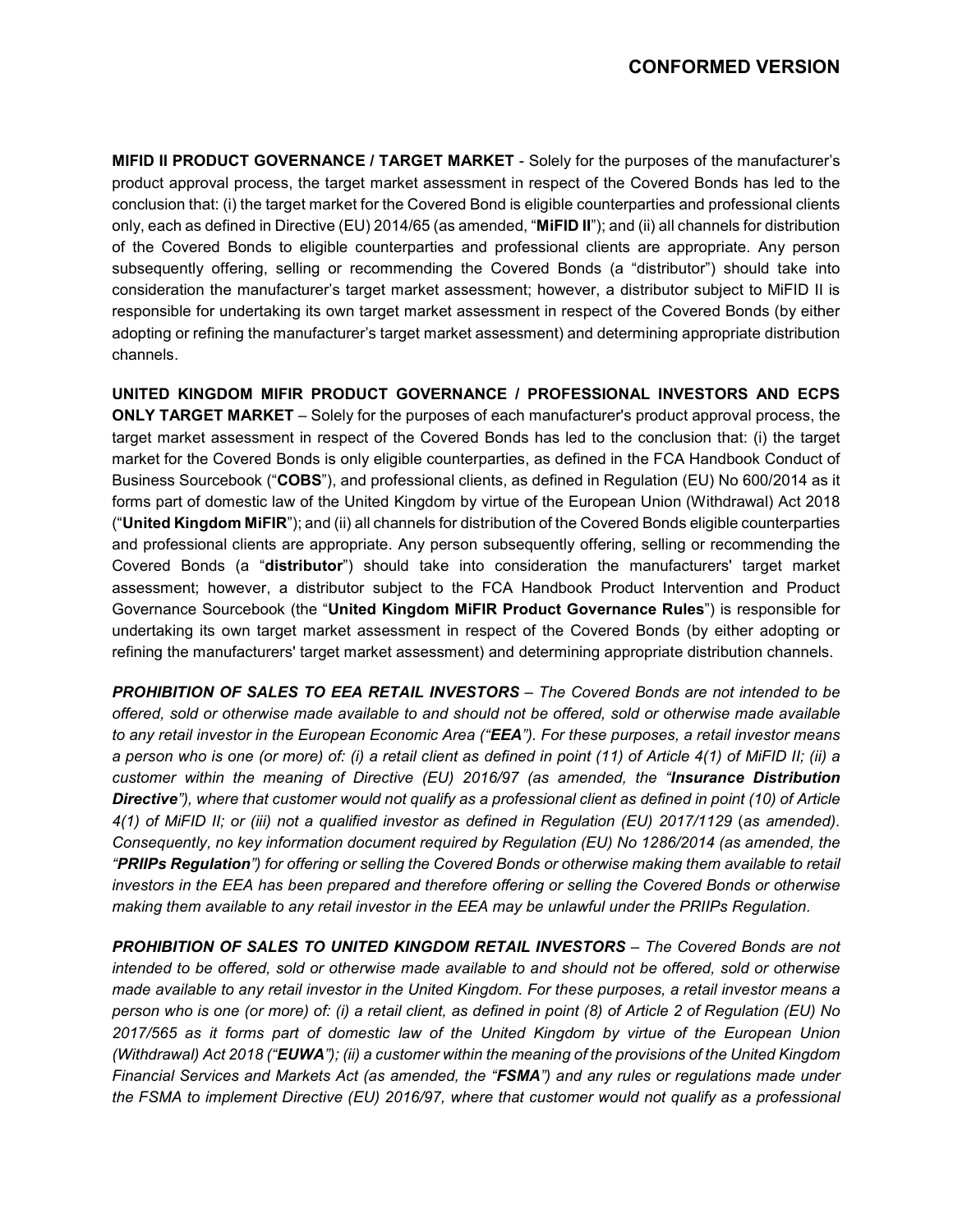*client, as defined in point (8) of Article 2(1) of Regulation (EU) No 600/2014 as it forms part of domestic law of the United Kingdom by virtue of the EUWA; or (iii) not a qualified investor as defined in Article 2 of Regulation (EU) 2017/1129 (as amended) as it forms part of domestic law of the United Kingdom by virtue of the EUWA (the "United Kingdom Prospectus Regulation"). Consequently, no key information document required by Regulation (EU) No 1286/2014 (as amended) as it forms part of domestic law of the United Kingdom by virtue of the EUWA (the "United Kingdom PRIIPs Regulation") for offering or selling the Covered Bonds or otherwise making them available to retail investors in the United Kingdom has been prepared and therefore offering or selling the Covered Bonds or otherwise making them available to any retail investor in the United Kingdom may be unlawful under the United Kingdom PRIIPs Regulation.*

## **Amended and Restated Final Terms dated December 21, 2021 (amending and restating the Final Terms dated July 9, 2021)1**



**ROYAL BANK OF CANADA**  *(a Canadian chartered bank***)** 

# **Legal entity identifier (LEI): ES7IP3U3RHIGC71XBU11**

**Issue of GBP1,250,000,000 Floating Rate Covered Bonds due July 13, 2026 under the** 

## *€60,000,000,000*

# *Global Covered Bond Programme unconditionally and irrevocably guaranteed as to payments by*  **RBC COVERED BOND GUARANTOR LIMITED PARTNERSHIP** *(a limited partnership formed under the laws of Ontario)*

-

<sup>1</sup> These Final Terms dated July 9, 2021 are only amended to correct an error in the Compounded Daily SONIA Observation Convention.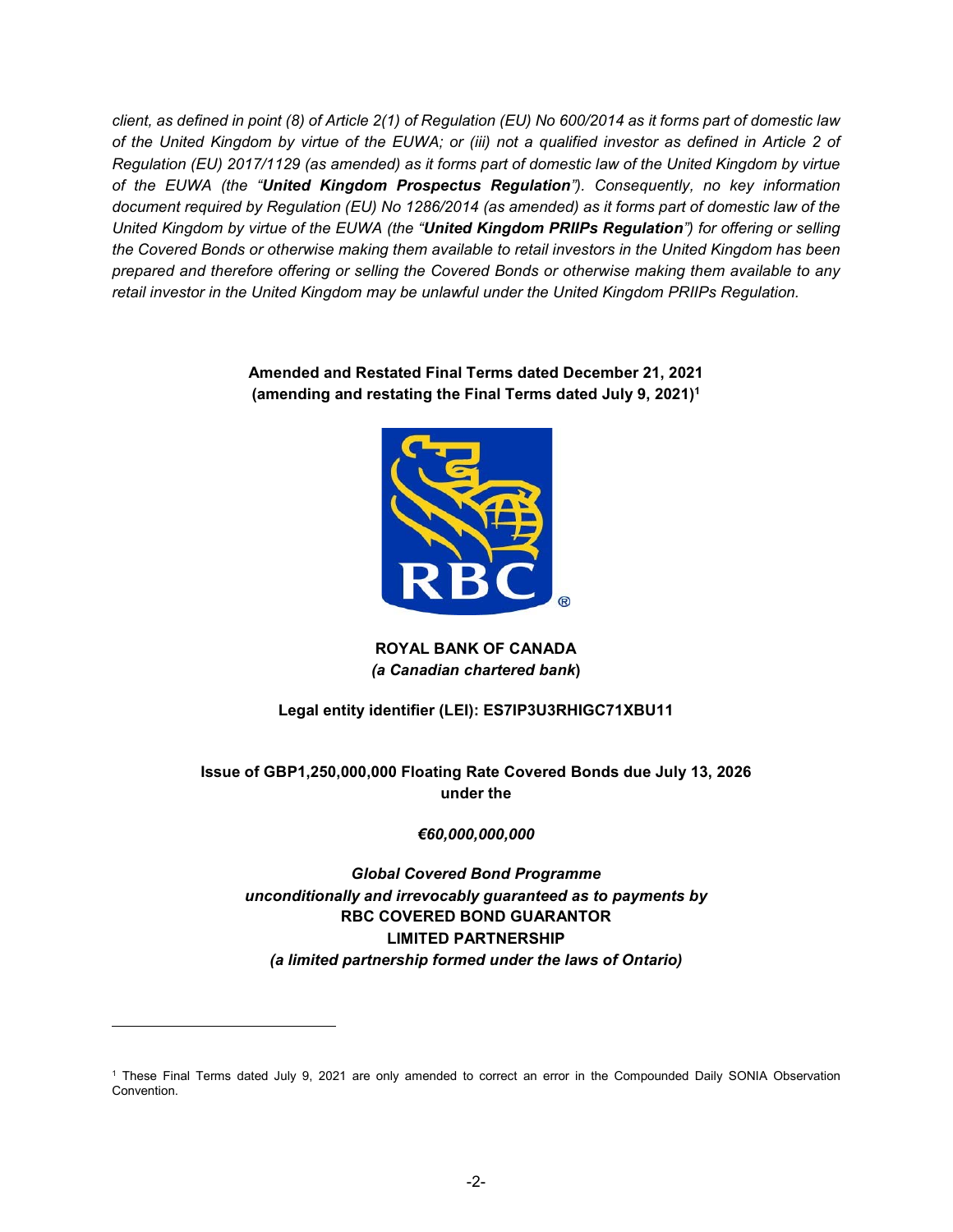**THESE COVERED BONDS HAVE NOT BEEN APPROVED OR DISAPPROVED BY CANADA MORTGAGE AND HOUSING CORPORATION ("CMHC") NOR HAS CMHC PASSED UPON THE ACCURACY OR ADEQUACY OF THIS DISCLOSURE DOCUMENT. THESE COVERED BONDS ARE NOT INSURED OR GUARANTEED BY CMHC OR THE GOVERNMENT OF CANADA OR ANY OTHER AGENCY THEREOF.** 

**THE COVERED BONDS DESCRIBED IN THESE FINAL TERMS HAVE NOT BEEN REGISTERED UNDER THE U.S.** *SECURITIES ACT OF 1933***, AS AMENDED (THE "***SECURITIES ACT***") OR ANY OTHER APPLICABLE U.S. STATE SECURITIES LAWS AND, ACCORDINGLY, MAY NOT BE OFFERED OR SOLD WITHIN THE UNITED STATES OR TO, OR FOR THE ACCOUNT OR BENEFIT OF, U.S. PERSONS.** 

#### **PART A – CONTRACTUAL TERMS**

Terms used herein shall be deemed to be defined as such for the purposes of the Conditions (the "**Conditions**") set forth in the Prospectus dated July 24, 2020 and the supplements to it dated September 4, 2020, January 18, 2021, March 12, 2021 and June 2, 2021 which together constitute a base prospectus (the "**Prospectus**") for the purposes of Article 8 of the United Kingdom Prospectus Regulation. This document constitutes the Final Terms of the Covered Bonds described herein for the purposes of Article 8 of the United Kingdom Prospectus Regulation and must be read in conjunction with the Prospectus in order to obtain all relevant information. The Prospectus and all documents incorporated by reference therein are available for viewing at *http://www.rbc.com/investorrelations/fixed\_income/covered-bonds-terms.html* and copies may be obtained from the offices of the Issuer, 20th Floor, 200 Bay Street, Toronto, Ontario, Canada M5J 2J5, and the offices of the Issuing and Paying Agent, One Canada Square, London E14 5AL, England.

| 1. | (i)                                      | Series Number:                                      | <b>CB61</b>                                                        |
|----|------------------------------------------|-----------------------------------------------------|--------------------------------------------------------------------|
|    | (ii)                                     | Tranche Number:                                     | 1                                                                  |
|    | (iii)                                    | Date on which the Covered<br>Bonds become fungible: | Not Applicable                                                     |
| 2. | <b>Specified Currency or Currencies:</b> |                                                     | Pounds Sterling ("GBP")                                            |
| 3. | Aggregate Principal Amount:              |                                                     |                                                                    |
|    | (i)                                      | Series:                                             | GBP1,250,000,000                                                   |
|    | (ii)                                     | Tranche:                                            | GBP1,250,000,000                                                   |
| 4. | <b>Issue Price:</b>                      |                                                     | 103.573 per cent. of the Aggregate Principal Amount                |
| 5. | (a)                                      | <b>Specified Denominations:</b>                     | GBP200,000 and integral multiples of GBP1,000 in excess<br>thereof |
|    | (b)                                      | <b>Calculation Amount:</b>                          | GBP1,000                                                           |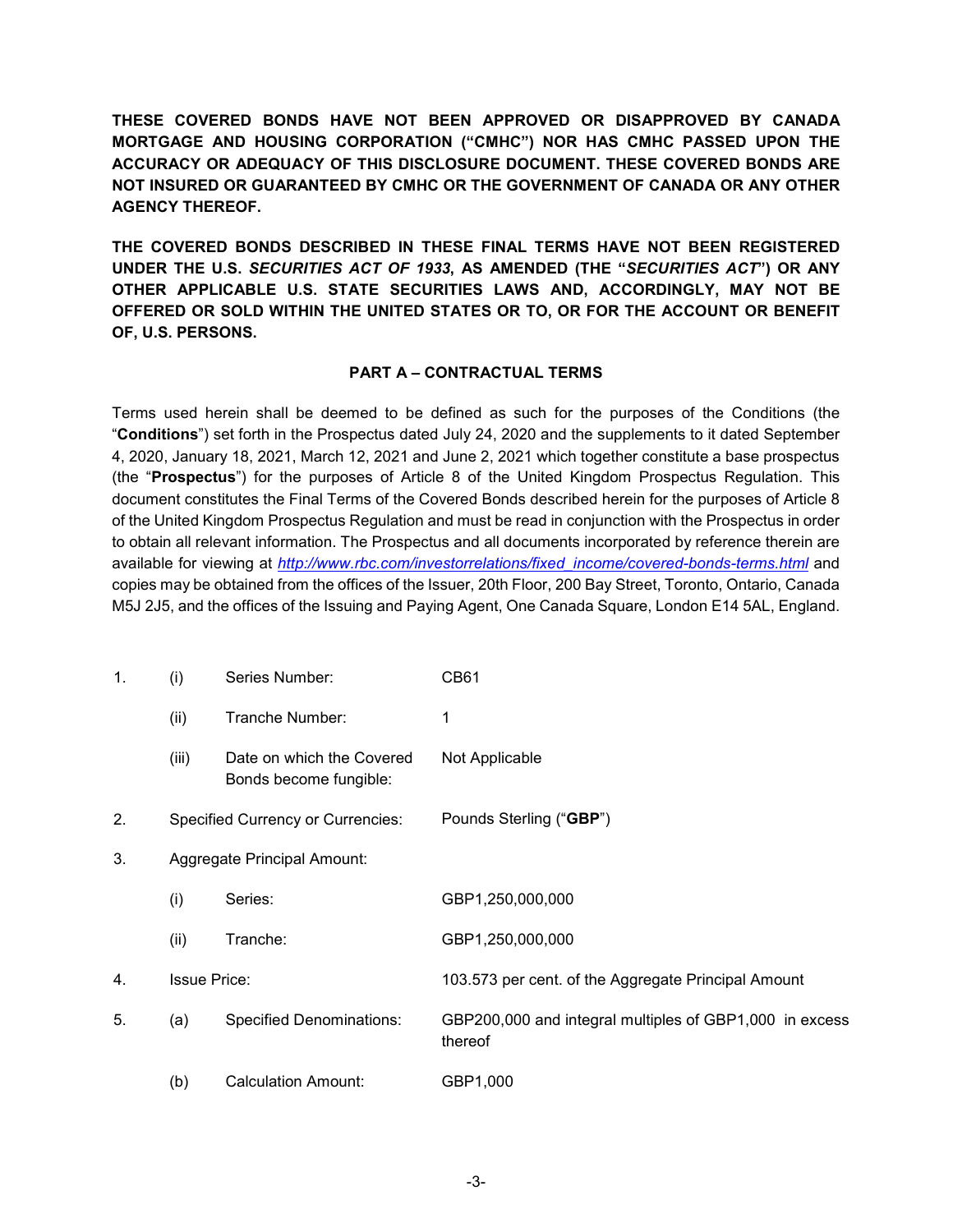| 6.  | (i)                                                               | <b>Issue Date:</b>                                                                                                                                       | July 13, 2021                                                                                                                                                                                                 |
|-----|-------------------------------------------------------------------|----------------------------------------------------------------------------------------------------------------------------------------------------------|---------------------------------------------------------------------------------------------------------------------------------------------------------------------------------------------------------------|
|     | (ii)                                                              | <b>Interest Commencement</b><br>Date:                                                                                                                    | <b>Issue Date</b>                                                                                                                                                                                             |
| 7.  | (i)                                                               | <b>Final Maturity Date:</b>                                                                                                                              | Interest Payment Date falling on or nearest to July 13, 2026                                                                                                                                                  |
|     | (ii)                                                              | <b>Extended Due for Payment</b><br>Date of Guaranteed Amounts<br>corresponding to the Final<br>Redemption Amount under<br>the Covered Bond<br>Guarantee: | Interest Payment Date falling on or nearest to July 13, 2027                                                                                                                                                  |
| 8.  | Interest Basis:                                                   |                                                                                                                                                          | SONIA + 1.00 per cent. per annum Floating Rate from and<br>including the Interest Commencement Date to (but excluding)<br>the Final Maturity Date (further particulars specified below in<br>Paragraph 14)    |
|     |                                                                   |                                                                                                                                                          | SONIA + 1.00 per cent. per annum Floating Rate from and<br>including the Final Maturity Date to (but excluding) the<br>Extended Due for Payment Date (further particulars specified<br>below in Paragraph 14) |
| 9.  | Redemption/Payment Basis:                                         |                                                                                                                                                          | Subject to any purchase and cancellation or early redemption,<br>the Covered Bonds shall be redeemed on the Maturity Date at<br>par                                                                           |
| 10. | Change of Interest Basis:                                         |                                                                                                                                                          | Not Applicable (see Paragraphs 8 and 14)                                                                                                                                                                      |
| 11. | Put Option /Call Option:                                          |                                                                                                                                                          | Not Applicable                                                                                                                                                                                                |
| 12. | Date of Board approval for issuance<br>of Covered Bonds obtained: |                                                                                                                                                          | Not Applicable                                                                                                                                                                                                |
|     |                                                                   | PROVISIONS RELATING TO INTEREST (IF ANY) PAYABLE                                                                                                         |                                                                                                                                                                                                               |
| 13. | <b>Fixed Rate Covered Bond</b><br><b>Provisions</b>               |                                                                                                                                                          | Not Applicable                                                                                                                                                                                                |
| 14. | <b>Floating Rate Covered Bond</b><br><b>Provisions</b>            |                                                                                                                                                          | Applicable                                                                                                                                                                                                    |
|     | (i)                                                               | Specified Period(s):                                                                                                                                     | Not Applicable                                                                                                                                                                                                |
|     | (ii)                                                              | Specified Interest Payment<br>Dates:                                                                                                                     | From (but excluding) the Issue Date to, and including, the<br>Final Maturity Date, the 13 <sup>th</sup> January, 13 <sup>th</sup> April, 13 <sup>th</sup> July and<br>13 <sup>th</sup> October of each year   |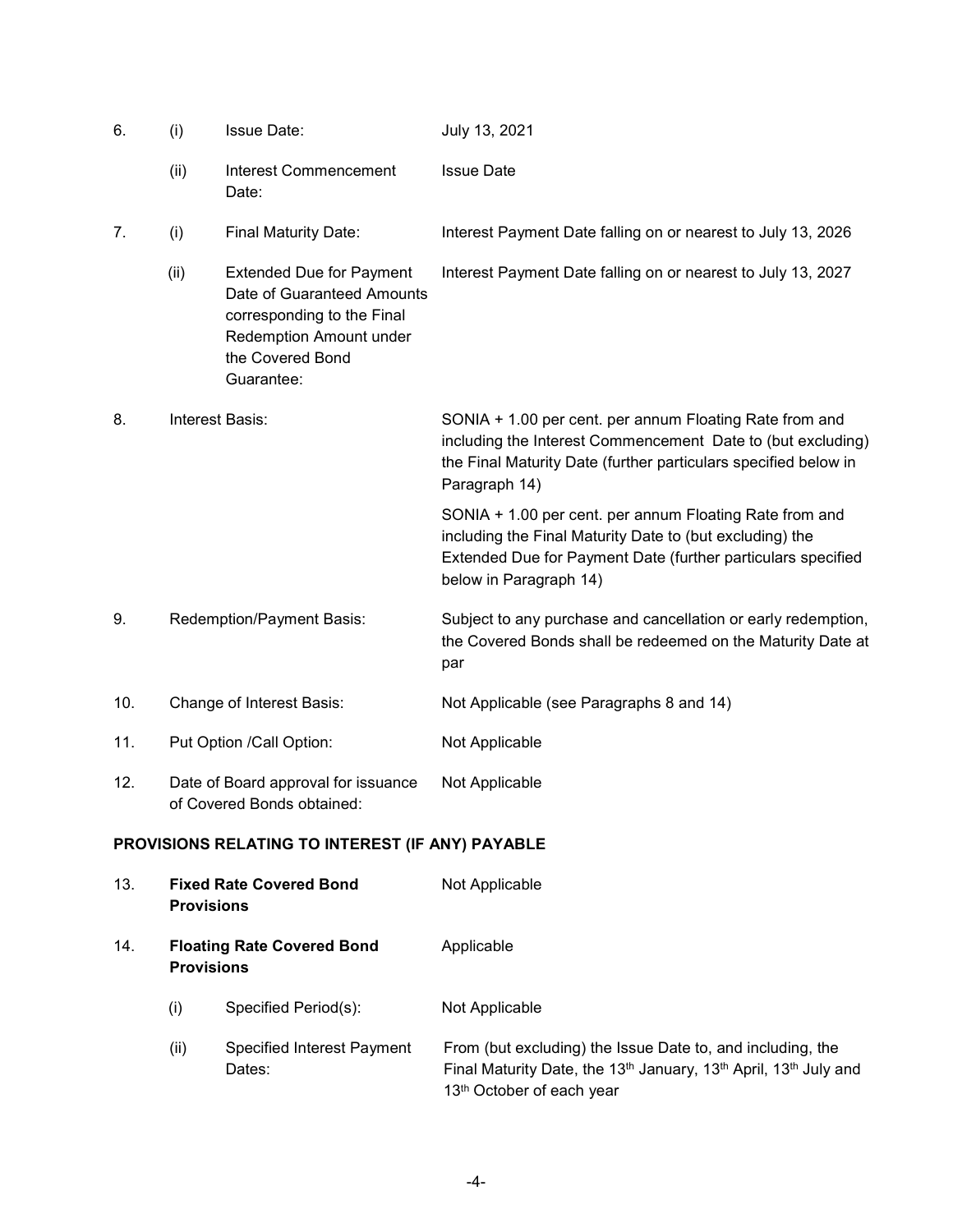|        |                                                                                            | From (but excluding) the Final Maturity Date to, and including,<br>the Extended Due for Payment Date (or, if earlier, the<br>Specified Interest Payment Date on which the Covered Bonds<br>are redeemed in full), the 13 <sup>th</sup> day of each month |
|--------|--------------------------------------------------------------------------------------------|----------------------------------------------------------------------------------------------------------------------------------------------------------------------------------------------------------------------------------------------------------|
|        |                                                                                            | Subject to adjustment in accordance with the Business Day<br>Convention specified in paragraph 14(iv) below                                                                                                                                              |
| (iii)  | First Interest Payment Date:                                                               | For the period from and including the Issue Date to (but<br>excluding) the Final Maturity Date, the Interest Payment Date<br>falling on or nearest to October 13, 2021                                                                                   |
|        |                                                                                            | For the period from and including the Final Maturity Date to<br>(but excluding) the Extended Due for Payment Date, the<br>Specified Interest Payment Date falling on or nearest to<br>August 13, 2026                                                    |
| (iv)   | <b>Business Day Convention:</b>                                                            | Modified Following Business Day Convention                                                                                                                                                                                                               |
| (v)    | Business Centre(s):                                                                        | Toronto, New York and London                                                                                                                                                                                                                             |
| (vi)   | Manner in which the<br>Rate(s) of Interest is/are to<br>be determined:                     | <b>Screen Rate Determination</b>                                                                                                                                                                                                                         |
| (vii)  | Party responsible for<br>calculating the Rate(s) of<br>Interest and Interest<br>Amount(s): | Royal Bank of Canada, Toronto Branch, shall be the<br><b>Calculation Agent</b>                                                                                                                                                                           |
| (viii) | Screen Rate Determination:                                                                 | Applicable                                                                                                                                                                                                                                               |
|        | Reference Rate:                                                                            | <b>SONIA</b>                                                                                                                                                                                                                                             |
|        | <b>Compounded Daily SONIA</b><br><b>Observation Convention:</b>                            | Observation Lookback Convention <sup>2</sup>                                                                                                                                                                                                             |
|        | <b>Compounded SOFR</b><br>Convention:                                                      | Not Applicable                                                                                                                                                                                                                                           |
|        | <b>SONIA Compounded Index:</b>                                                             | Not Applicable                                                                                                                                                                                                                                           |
|        | <b>Interest Determination</b><br>$Date(s)$ :                                               | The fifth London Banking Day prior to the end of each Interest<br>Period                                                                                                                                                                                 |

-

<sup>&</sup>lt;sup>2</sup> These Final Terms dated July 9, 2021 are only amended to correct the Compounded Daily SONIA Observation Convention by changing it from "Observation Shift Convention" to as specified herein.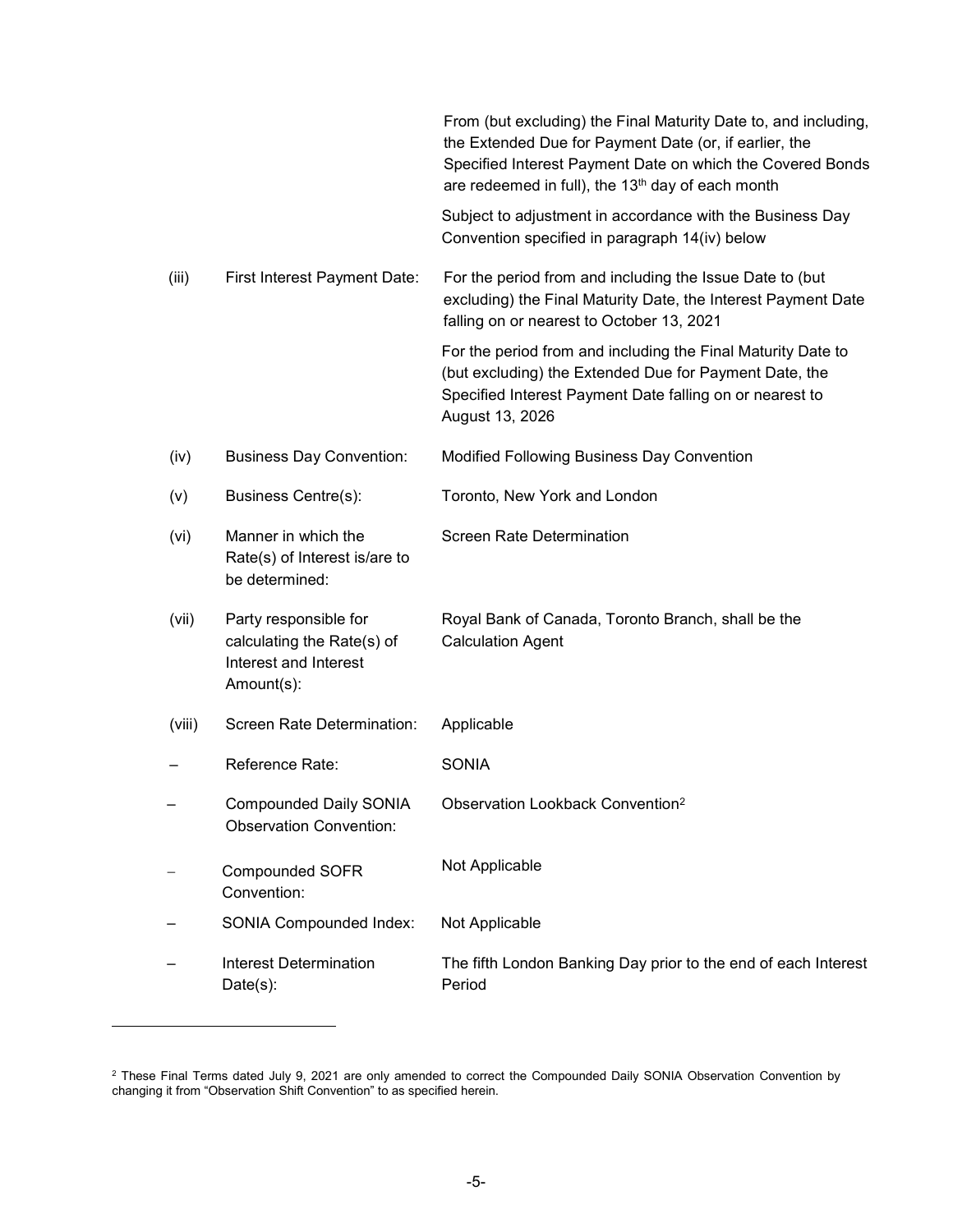| 15. | <b>Provisions</b>                                                                                                     | <b>Zero Coupon Covered Bond</b> | Not Applicable                                     |  |
|-----|-----------------------------------------------------------------------------------------------------------------------|---------------------------------|----------------------------------------------------|--|
|     | (xiv)                                                                                                                 | Day Count Fraction:             | Actual/365 (Fixed)                                 |  |
|     | (xiii)                                                                                                                | Maximum Rate of Interest:       | Not Applicable                                     |  |
|     | (xii)                                                                                                                 | Minimum Rate of Interest:       | Not Applicable                                     |  |
|     | (x <sub>i</sub> )                                                                                                     | Margin(s):                      | +1.00 per cent. per annum                          |  |
|     | (x)                                                                                                                   | Linear Interpolation:           | Not Applicable                                     |  |
|     | (ix)                                                                                                                  | ISDA Determination:             | Not Applicable                                     |  |
|     | - Reference Banks:<br>- Relevant Financial Centre:<br>- Principal Financial Centre:<br>- Observation Lookback Period: |                                 | Five London Banking Days                           |  |
|     |                                                                                                                       |                                 | Not Applicable<br>Not Applicable<br>Not Applicable |  |
|     |                                                                                                                       |                                 |                                                    |  |
|     |                                                                                                                       |                                 |                                                    |  |
|     |                                                                                                                       | - Relevant Time:                | Not Applicable                                     |  |
|     | - Relevant Screen Page:                                                                                               |                                 | Reuters Screen SONIA Page                          |  |
|     |                                                                                                                       | - Relevant Number:              | Not Applicable                                     |  |

# **PROVISIONS RELATING TO REDEMPTION**

| 16. | <b>Call Option</b>                                                                                                                                                                                                          | Not Applicable                  |
|-----|-----------------------------------------------------------------------------------------------------------------------------------------------------------------------------------------------------------------------------|---------------------------------|
| 17. | <b>Put Option</b>                                                                                                                                                                                                           | Not Applicable                  |
| 18. | <b>Final Redemption Amount of</b><br>each Covered Bond                                                                                                                                                                      | GBP1,000 per Calculation Amount |
| 19. | <b>Early Redemption Amount</b>                                                                                                                                                                                              |                                 |
|     | Early Redemption Amount(s)<br>payable on redemption for taxation<br>reasons or illegality or upon<br>acceleration following an Issuer<br>Event of Default or Guarantor LP<br>Event of Default or other early<br>redemption: | GBP1,000 per Calculation Amount |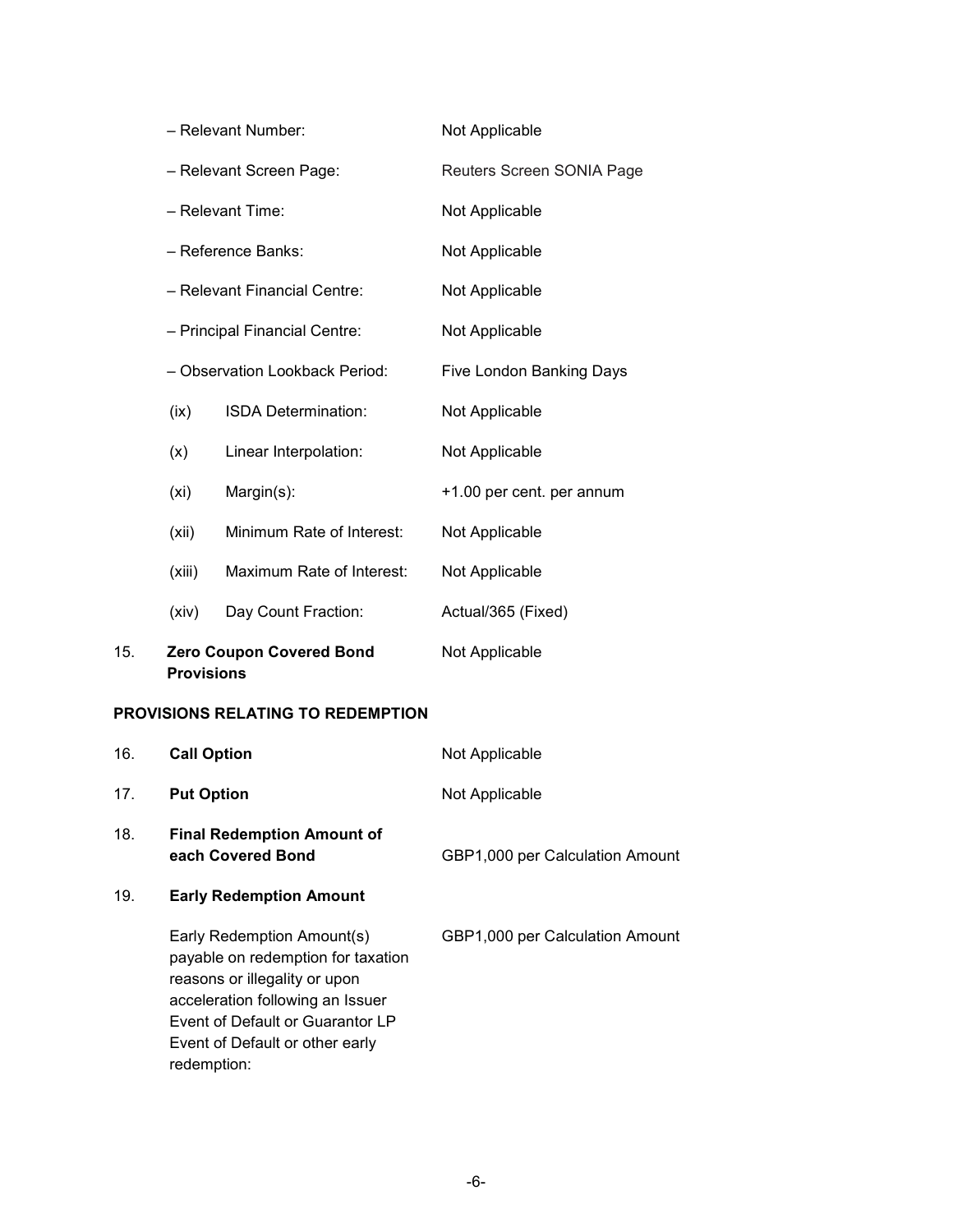Early Redemption Amount includes amount in respect of accrued interest:

No: together with the Early Redemption Amount, accrued interest shall also be paid

## **GENERAL PROVISIONS APPLICABLE TO THE COVERED BONDS**

| 20. | Form of the Covered Bonds:                                                                                             | <b>Registered Covered Bonds:</b>                                                                                                                                                                                |
|-----|------------------------------------------------------------------------------------------------------------------------|-----------------------------------------------------------------------------------------------------------------------------------------------------------------------------------------------------------------|
|     |                                                                                                                        | Regulation S Global Covered Bond registered in the name of a<br>nominee for a common safekeeper for Euroclear and<br>Clearstream (that is, held under the NSS) and exchangeable<br>only after an Exchange Event |
| 21. | New Global Covered Bond:                                                                                               | <b>No</b>                                                                                                                                                                                                       |
| 22. | Financial Centre(s) or other special<br>provisions relating to payment dates:                                          | Toronto, New York and London                                                                                                                                                                                    |
| 23. | Talons for future Coupons to be<br>attached to Definitive Covered Bonds<br>(and dates on which such Talons<br>mature): | <b>No</b>                                                                                                                                                                                                       |
| 24. | Euro Conversion Rate:                                                                                                  | The Aggregate Principal Amount of the Covered Bonds has<br>been translated into Euros at the rate of Euro 1.00 = GBP<br>0.85682                                                                                 |
| 25. | Branch of Account:                                                                                                     | Main Toronto Branch located at the Executive Offices at the<br>address indicated at the back of the Prospectus                                                                                                  |

#### Third Party Information:

The ratings explanations set out in Item 2. "Ratings" of Part B have been extracted from websites of Moody's, Fitch and DBRS (as applicable), as indicated. The Issuer confirms that such information has been accurately reproduced and that, so far as it is aware, and is able to ascertain from information published by Moody's USA, Fitch Ratings, Inc, DBRS Canada, no facts have been omitted which would render the reproduced information inaccurate or misleading.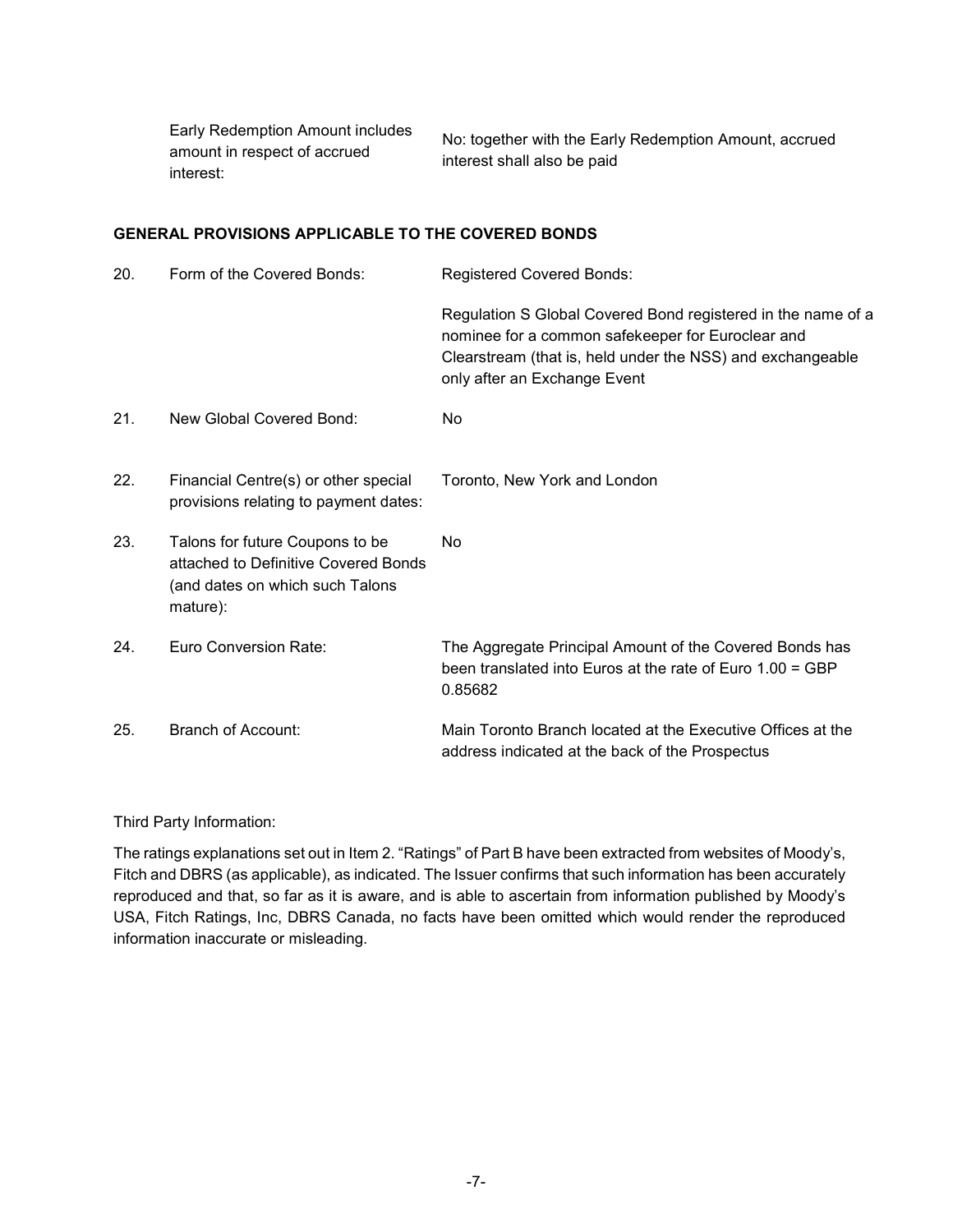Signed on behalf of the Issuer:

Signed on behalf of the Managing GP for and on behalf of the Guarantor LP:

By: /s/ Ken Mason

Duly authorized **Duly authorized** Duly authorized

By: /s/ Ken Mason

Duly authorized **Duly authorized** Duly authorized

By: /s/ Rajneesh Sharma By: /s/ Rajneesh Sharma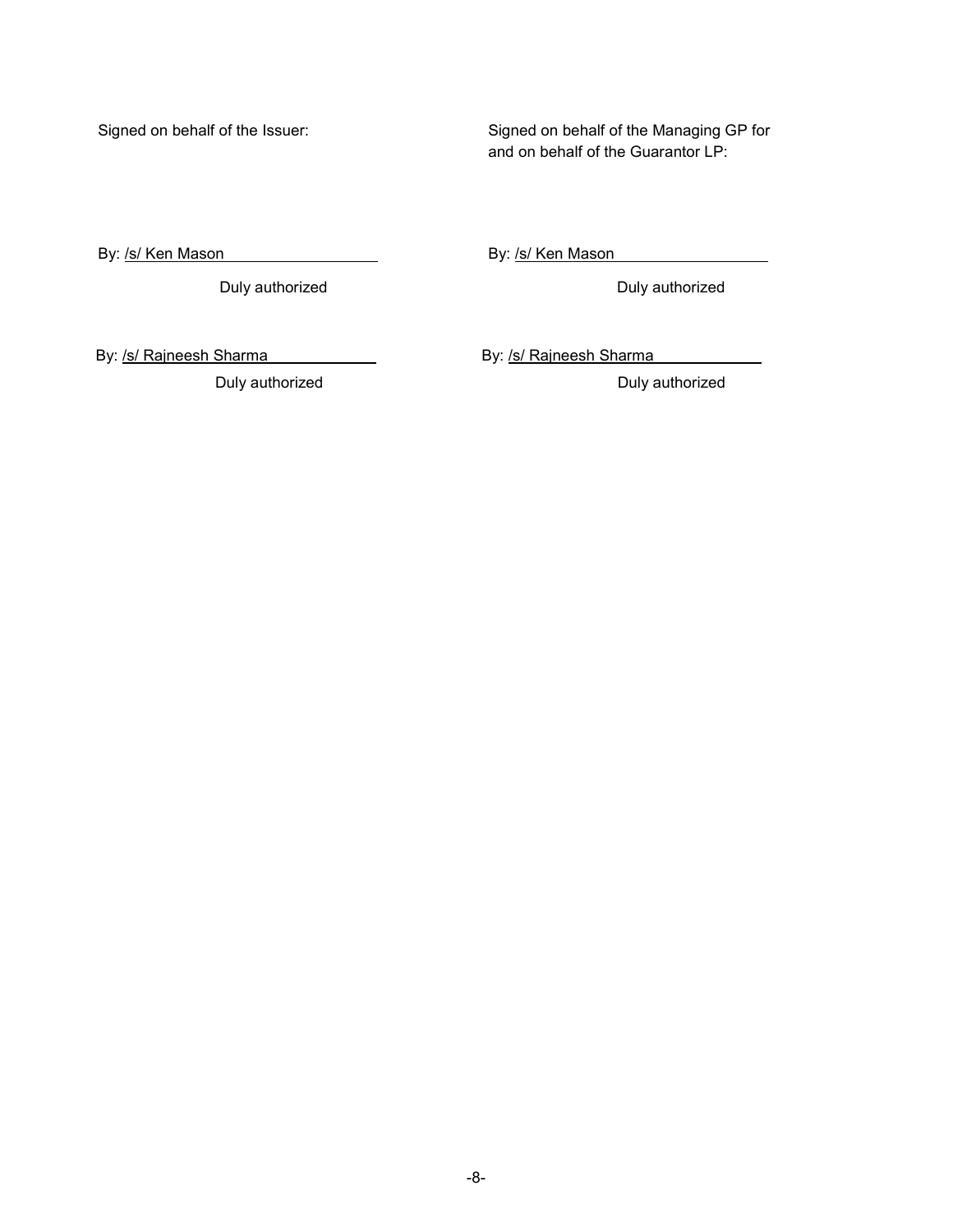#### **PART B – OTHER INFORMATION**

#### **1. LISTING**

- (i) Listing and admission to Application has been made by the Issuer (or on its behalf) for trading: the Covered Bonds to be admitted to the Official List of the FCA and to trading on the Market with effect from July 13, 2021.
- (ii) Estimate of total expenses GBP5,515 related to admission to trading:

#### **2. RATINGS**

Ratings: The Covered Bonds to be issued are expected to be rated:

Moody's: Aaa

Obligations rated "Aaa" are judged to be of the highest quality, subject to the lowest level of credit risk (Source: Moody's, https://www.moodys.com/ratings-process/Ratings-Definitions/002002)

Fitch: AAA

Obligations rated "AAA" denote the lowest expectation of default risk. They are assigned only in cases of exceptionally strong capacity for payment of financial commitments. This capacity is highly unlikely to be adversely affected by foreseeable events. (Source: Fitch, https://www.fitchratings.com/products/rating-definitions#ratingscales)

DBRS: AAA

Obligations rated "AAA" are judged to have the highest credit quality and the capacity for the payment of financial obligations is exceptionally high and unlikely to be adversely affected by future events. (Source: DBRS, https://www.dbrsmorningstar.com/media/00000000069.pdf)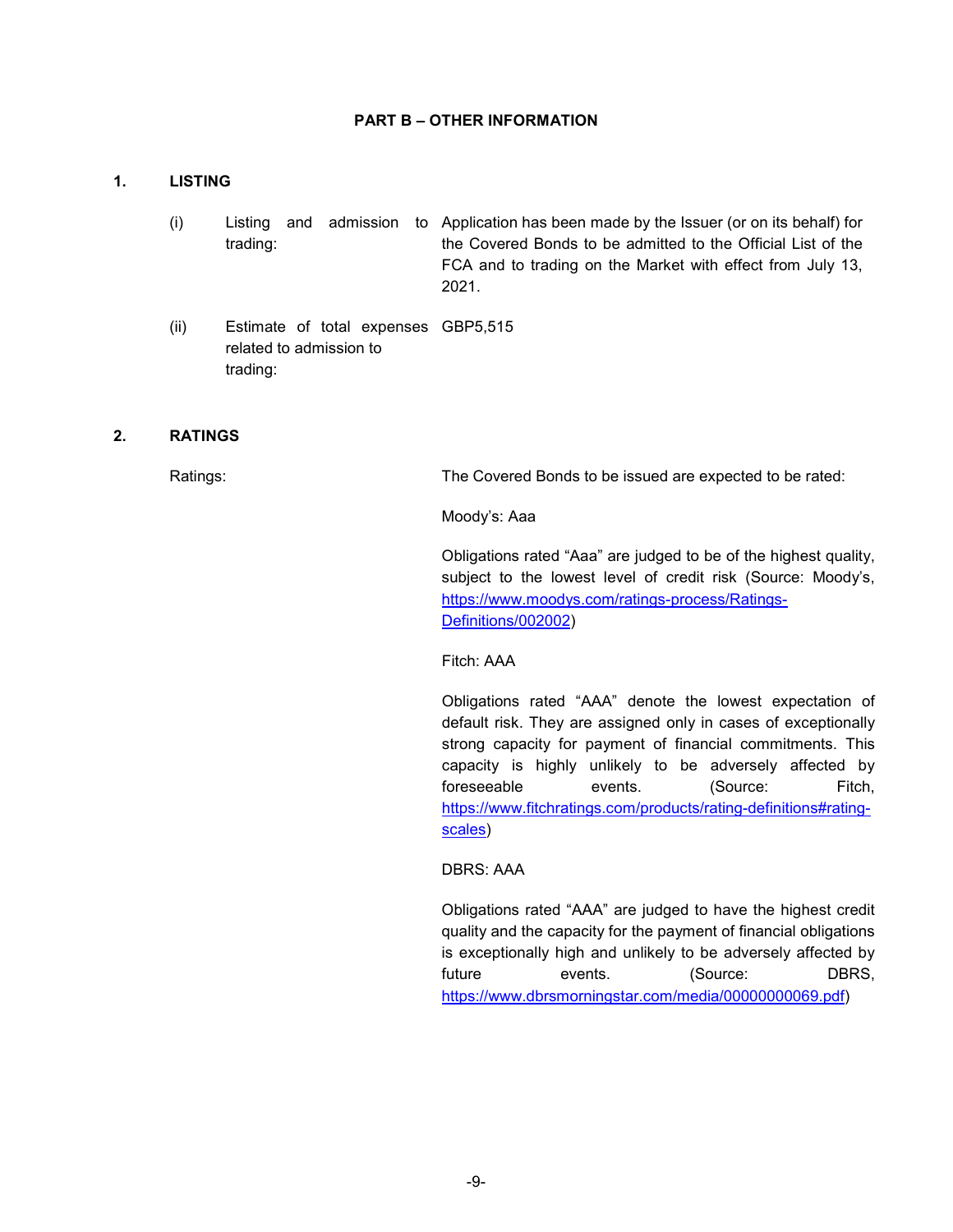## **3. INTERESTS OF NATURAL AND LEGAL PERSONS INVOLVED IN THE ISSUE**

Save for the fees payable to the Managers, so far as the Issuer is aware, no person involved in the offer of the Covered Bonds has an interest material to the offer. The Managers and their affiliates have engaged, and may in the future engage, in investment banking and/or commercial banking transactions with, and may perform other services for, the Issuer, the Covered Bond Guarantor and their affiliates in the ordinary course of business.

## **4. OPERATIONAL INFORMATION**

 (i) ISIN Code: XS2363916474 (ii) Common Code: 236391647 (iii) CFI: See the website of the Association of National Numbering Agencies (ANNA) or alternatively sourced from the responsible National Numbering Agency that assigned the ISIN (iv) FISN: See the website of the Association of National Numbering Agencies (ANNA) or alternatively sourced from the responsible National Numbering Agency that assigned the ISIN (v) WKN Code or any other Not Applicable relevant codes: (vi) CUSIP: Not Applicable (vii) CINS: Not Applicable (viii) Any clearing system(s) other Not Applicable than Euroclear Bank SA/NV, Clearstream Banking S.A., DTC, CDS, their addresses and the relevant identification number(s): (ix) Delivery Delivery against payment (x) Name(s) and address(es) Not Applicable of additional Paying Agent(s) or Transfer Agent(s):